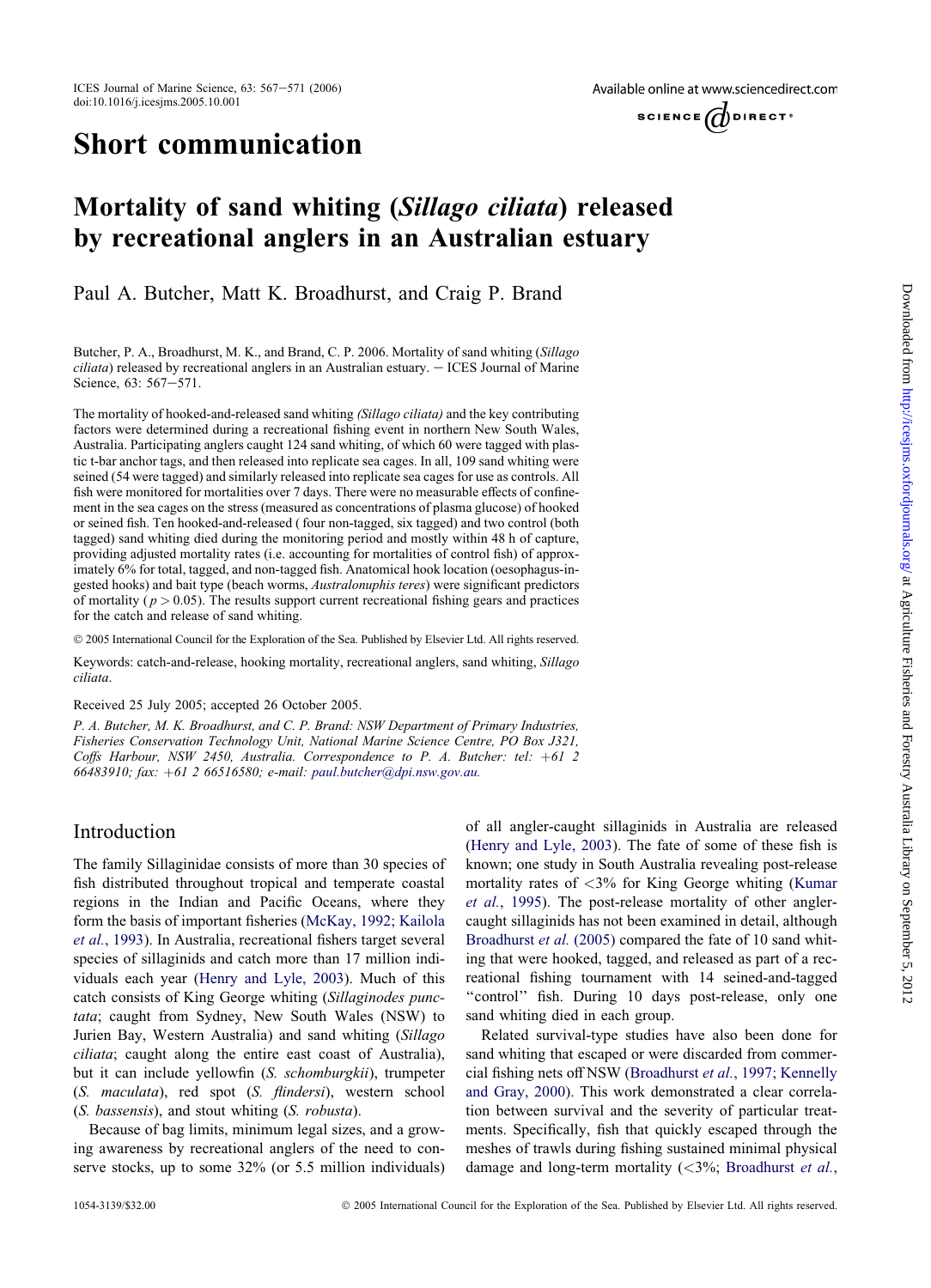[1997\)](#page-4-0). In contrast, [Kennelly](#page-4-0) and Gray (2000) observed that >40% of sand whiting died after being caught in seines, tangled in meshes, and then released. Such treatment-specific differences are typical, and have been observed for several species after release or escape from various commercial fisheries (Chopin and [Arimoto,](#page-4-0) 1995; Chopin et al., [1996\)](#page-4-0).

Like fish escaping from commercial gears, previous studies have demonstrated that the mortality of fish released by anglers is species-specific and can be influenced by a combination of several environmental and technical factors ( for reviews, see Muoneke and [Childress,](#page-4-0) 1994; McLeay et al., 2002; [Cooke](#page-4-0) and Suski, 2004). The potential for cumulative or interactive effects of different factors requires collection of adequate information describing the catch history of individual fish, and then monitoring their mortality. A cost-effective method of obtaining this information involves tagging hooked fish with simple anchor tags, and then releasing individuals into cages (Dunmall et al., 2001; [Lukacovic](#page-4-0) and Uphoff, 2002; [Broadhurst](#page-4-0) et al., 2005). However, the process of angling, tagging, and confinement invokes at least some stress in fish that could contribute towards the mortality of hooked-and-released individuals [\(Nakashima](#page-4-0) and Winters, 1984; Stobo et al., 1992; [Cooke](#page-4-0) and Suski, 2005). The potential for such effects therefore needs to be adequately assessed using appropriate controls and experimental designs.

The aims of this study were therefore to assess the postrelease mortality of angler-caught sand whiting and, using controlled tagging, to quantify the key contributing factors. The work was done during a tournament involving recreational anglers who fished according to conventional methods and with typical terminal rigs.

### Material and methods

The experiment was done in the Wooli Estuary  $(29°52'S)$  $153°16'E$ ), NSW, between 5 and 13 March 2005 and involved a combination of 35 inexperienced and experienced anglers, 12 researchers, and three marshal boats. Fish were released into nine anchored sea cages made from 16-mm knotless polyamide netting and measuring  $2.3 \times 2.5$  m. Anglers were given 25-l aerated fish-holding tanks, conventional long-shank J-hooks (Figure 1), and yabbies (Callianassa spp.) or beach worms (Australonuphis teres) for bait; they were asked to target sand whiting from either boats or the river bank between 06:00 and 18:00 local time.

As soon as an angler caught a sand whiting, they placed it in their fish-holding tank and recorded the playing and landing times, duration of exposure to air, anatomical hook location, and the presence or absence of blood and scale loss (to the nearest 25%). Researchers immediately recorded the water temperature and level of dissolved oxygen in the fish-holding tanks, removed each fish, measured their total length (TL, to the nearest 0.1 cm), then randomly tagged approximately half with numbered, 44-mm plastic



Figure 1. Nominal dimensions of the long-shank J-hooks used by anglers in this study.

t-bar tags, inserted 10 mm below the dorsal fin. All tagged and non-tagged sand whiting (termed ''treatment'' fish) were transported by the marshal boats and released into four randomly selected sea cages (two replicate cages each for tagged and non-tagged fish).

Once the last angler-caught sand whiting was released into the sea cages, similar numbers were caught by a hand-hauled seine over 2 days. Like the hooked-and-released sand whiting, seined fish were measured (TL), and approximately half were tagged before being transported in fish-holding tanks and released into four of the remaining sea cages (two replicate cages each for tagged and non-tagged fish). These seined, tagged, and non-tagged sand whiting were used as controls. Further, approximately 15 seined sand whiting were placed in the ninth sea cage and used as stock fish to replace mortalities in the treatment and control cages.

All sand whiting were fed a mixture of chopped yabbies and beach worms at a rate of approximately 1% biomass per day, and monitored for mortality over 7 days postrelease. All dead fish were measured (TL), identified (if tagged), and replaced by a stock fish of similar size that was either fin-clipped or tagged for identification.

To provide some assessment of the physiological effects on sand whiting associated with the experimental design, six fish were (i) hooked from the Wooli Estuary at the start of the experiment, and then up to three were (ii) scooped from each sea cage 7 days post-release. Blood was sampled from each fish according to the methodology of [Broadhurst](#page-4-0) et al. [\(2005\)](#page-4-0), and plasma glucose was measured by the methods described by [Moore](#page-4-0) (1983).

Size frequency distributions (1-cm TL intervals) of treatment and control fish were compared using two-sample Kolmogorov-Smirnov tests. Two-tailed Fisher's exact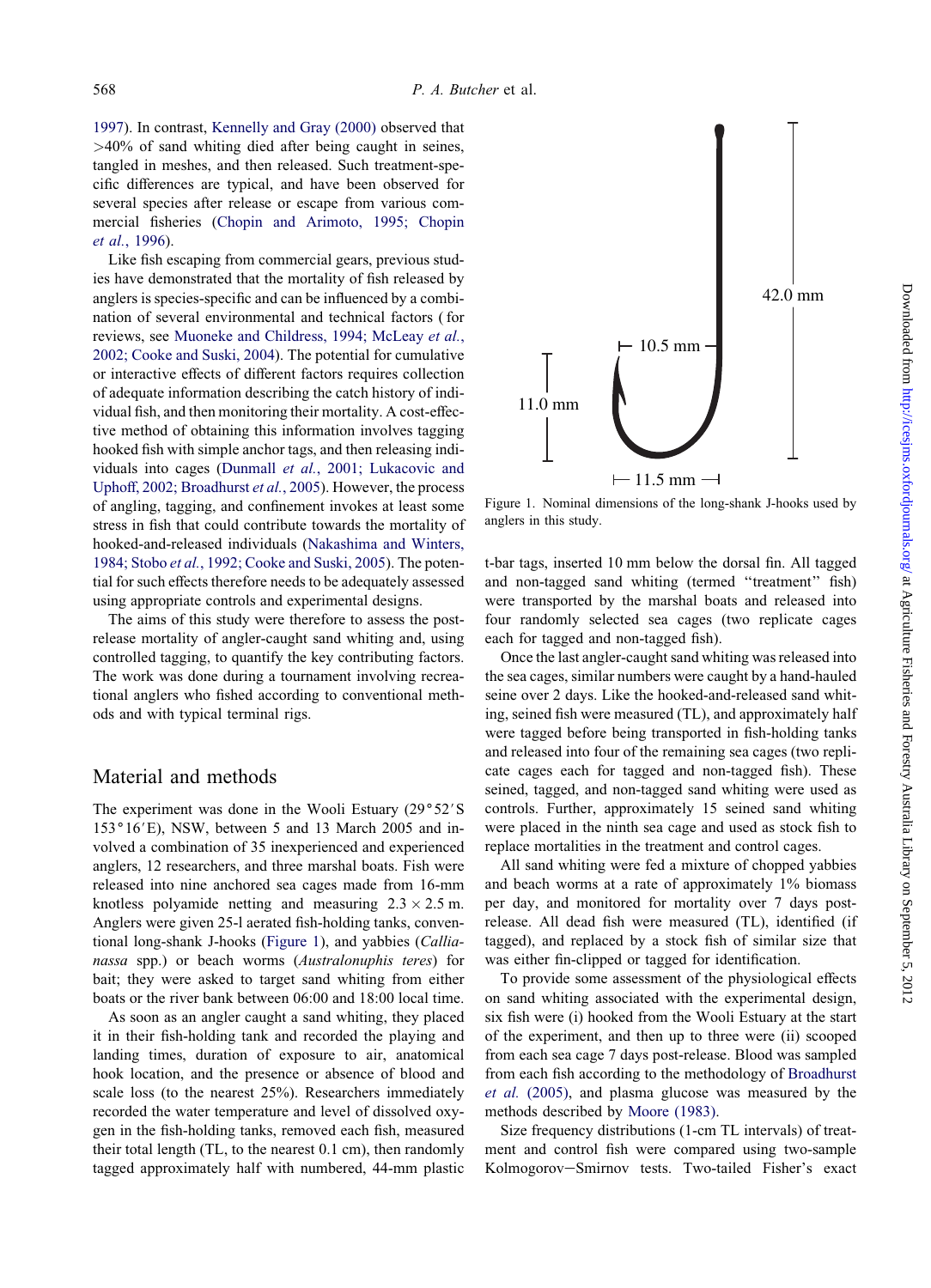<span id="page-2-0"></span>tests were used to determine the independence of (i) the treatment of fish, and (ii) replicate cages on mortality. Log-transformed concentrations of glucose  $\text{(mmol } 1^{-1})$  in wild and captive sand whiting were analysed by one-factor ANOVA. All variables describing the hook and release of tagged, angler-caught sand whiting were separated as either categorical or continuous parameters. The independence of these parameters of mortality was examined using exact lo-gistic regression models (Hirji et al., [1987\)](#page-4-0). Individual models were fitted using SAS (version 8, 2003), as described by Derr [\(2000\)](#page-4-0), and compared using likelihood ratio tests and examination of deviance residuals.

## Results

In all, 124 hooked and 109 seined sand whiting were released into the sea cages, of which 60 and 54 fish, respectively, were tagged (Table 1). Kolmogorov-Smirnov tests detected significant differences between the size frequency distributions of fish that were (i) hooked vs. seined (irrespective of tagging), (ii) hooked and tagged vs. hooked and not tagged, (iii) hooked and tagged vs. seined and tagged, and (iv) hooked and not tagged vs. seined and not tagged ( $p < 0.05$ ). These variations in sizes reflected the different selectivities of the gears used as well as the selection of fish for tagging by researchers.

During angling, more than 95% of sand whiting were landed less than 30 s after being hooked, exposed to air for less than 1 min, and had no visible scale or blood loss (Tables 2 and 3). Most fish were hooked in the roof of the mouth or upper jaw (Table 2). Ten hooked-and-released (four non-tagged, six tagged) and two control (both tagged) sand whiting died 7 days post-release, providing adjusted mortality rates (calculated from treatment and control mortalities) of approximately 6% for the two categories of hooked-and-released fish (tagged and non-tagged; Table 1).

Table 1. Total number, mean total length  $(TL) \pm$  s.e., longest, % legal, adjusted mortality rates, and mean time until the death of treatment (hooked) and control (seined) sand whiting.  $-$ , not applicable.

| Table 2. Categorical parameters for non-tagged and tagged hooked- |  |  |  |  |  |  |  |                                                              |
|-------------------------------------------------------------------|--|--|--|--|--|--|--|--------------------------------------------------------------|
| and-released sand whiting at the end of the experiment. Only the  |  |  |  |  |  |  |  |                                                              |
|                                                                   |  |  |  |  |  |  |  | data from tagged fish were used in exact logistic regression |
| analyses.                                                         |  |  |  |  |  |  |  |                                                              |

|                       |                | Tagged         |                |  |
|-----------------------|----------------|----------------|----------------|--|
| Parameter             | Non-tagged     | Alive          | Dead           |  |
| Bait type             |                |                |                |  |
| Yabby                 | 54             | 49             | 3              |  |
| Worm                  | 9              | 5              | 3              |  |
| Hook location         |                |                |                |  |
| Mouth/Jaw/Gills       |                |                |                |  |
| Upper jaw             | 13             | 14             | 1              |  |
| Roof of mouth         | 17             | 12             | 1              |  |
| Gill arch             | 3              | $\overline{2}$ | 1              |  |
| Floor of mouth        | 5              | 5              | 0              |  |
| Lower jaw             | 9              | $\overline{4}$ | 0              |  |
| Corner of mouth       | 11             | 10             | $\theta$       |  |
| Ingested (oesophagus) | 1              | 1              | $\overline{c}$ |  |
| Body                  | 5              | 6              | $\mathbf{1}$   |  |
| Blood at hook wound   |                |                |                |  |
| Yes                   | 7              | 5              | 0              |  |
| N <sub>0</sub>        | 57             | 49             | 6              |  |
| Exposure to air       |                |                |                |  |
| $<$ 1 min             | 62             | 53             | 5              |  |
| $1-3$ min             | $\overline{2}$ | 1              | 1              |  |
| Scale loss            |                |                |                |  |
| Yes                   | $\overline{2}$ | $\theta$       | 0              |  |
| No                    | 62             | 54             | 6              |  |
|                       |                |                |                |  |

Fisher's exact test revealed that mortalities were independent of replicate cages ( $p > 0.05$ ). Similarly, no significant differences were detected between the number of dead tagged and non-tagged treatment and control fish (Fisher's exact test;  $p > 0.05$ ), but the total number of deaths in the treatment group was significantly greater than in the control

Table 3. Mean  $(\pm s.e.)$  continuous parameters for tagged and nontagged sand whiting at the end of the experiment. Tagged results were used in the exact logistic regression analyses.

|                                    | Treatment            |        | Control              |        |
|------------------------------------|----------------------|--------|----------------------|--------|
|                                    | <b>Not</b><br>tagged | Tagged | <b>Not</b><br>tagged | Tagged |
| Total number                       | 64                   | 60     | 55                   | 54     |
| Mean TL $\pm$ s.e. (cm)            | 19.36                | 21.8   | 21.7                 | 24.5   |
|                                    | (0.24)               | (0.64) | (0.98)               | (1.07) |
| Longest TL (cm)                    | 28.6                 | 36.8   | 40.4                 | 41.5   |
| $%$ Legal $(27 \text{ cm})$        | 1.6                  | 15.0   | 18.2                 | 33.3   |
| Adjusted<br>mortality rate $(\% )$ | 6.2                  | 6.3    |                      |        |
| Mean time until death (h)          | 42                   | 33.6   |                      | 24     |

|                                              |              | Tagged       |              |  |
|----------------------------------------------|--------------|--------------|--------------|--|
| Parameter                                    | Non-tagged   | Alive        | Dead         |  |
| Total length (cm)                            | 19.36 (0.24) | 21.82 (0.69) | 21.43 (1.71) |  |
| Line strength $(kg)$                         | 3.32(0.15)   | 3.58(0.18)   | 3.48(0.43)   |  |
| Play period (s)                              | 22.91 (1.36) | 16.96 (1.39) | 21.83 (5.29) |  |
| Period in holding<br>tank (min)              | 14.82 (1.55) | 16.61(1.50)  | 13.67 (3.30) |  |
| Temperature in<br>holding tank $(^{\circ}C)$ | 23.01 (0.23) | 24.34 (0.36) | 22.88 (0.48) |  |
| Oxygen in holding<br>$tank$ (mg $1^{-1}$ )   | 6.81(0.28)   | 6.68(0.29)   | 7.44(0.82)   |  |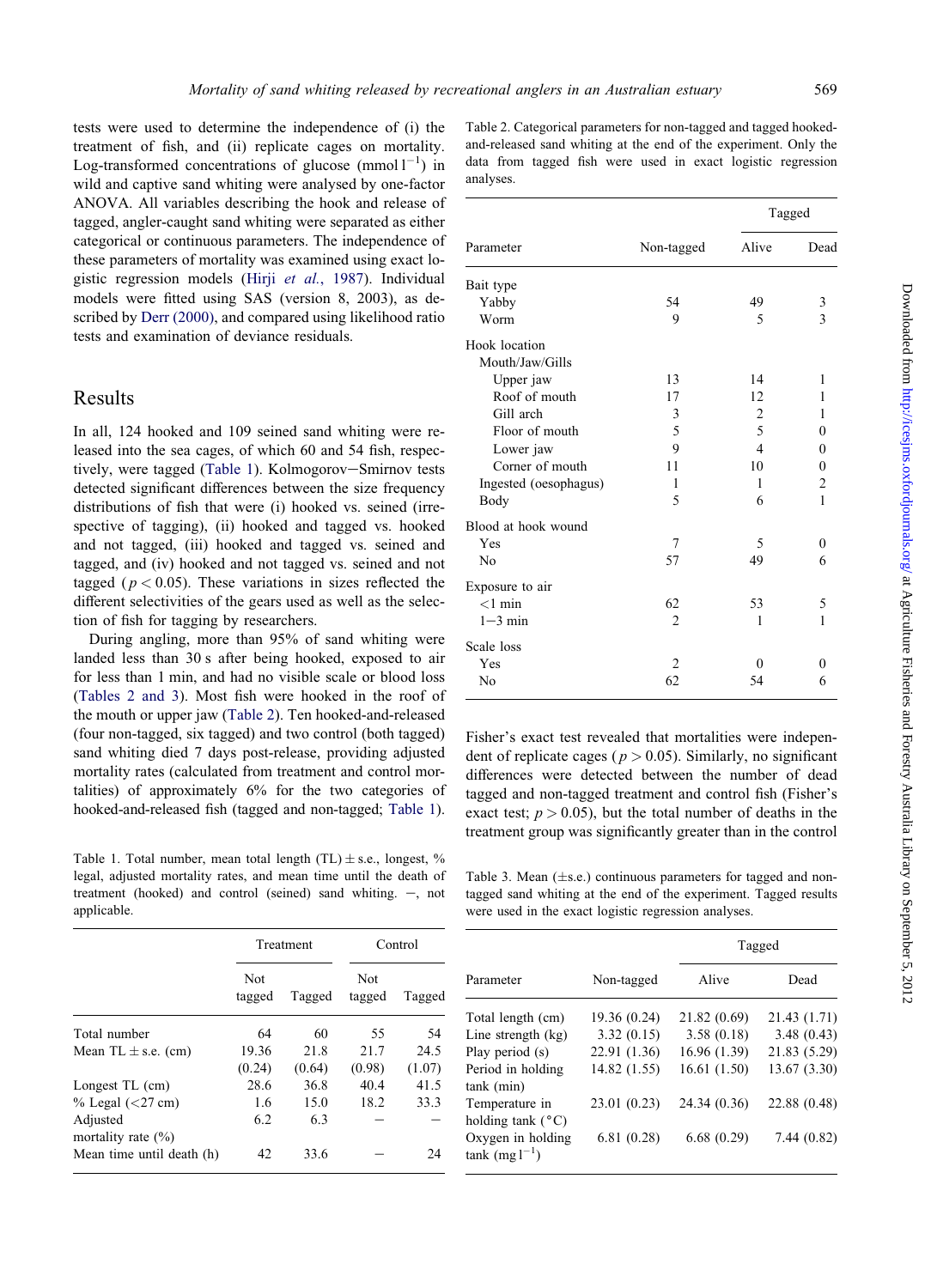group (Fisher's exact test;  $p < 0.05$ ). More than 90% of the mortalities occurred within 48 h of capture. Of the six tagged hooked-and-released fish that died, two had ingested hooks into the oesophagus, while the remaining four were hooked in the mouth, gill arch, or body ([Table](#page-2-0) 2). Exact logistic regression analyses failed to detect any significant interactions between the various categorical ([Table](#page-2-0) 2) and continuous [\(Table](#page-2-0) 3) parameters ( $p > 0.05$ ). The main effects of bait type and anatomical hook location were the only predictors of mortality, with three deaths out of eight individuals caught using beach worms as bait ( $p < 0.01$ ), and two deaths out of three fish that had ingested hooks into the oesophagus ( $p < 0.05$ ; [Table](#page-2-0) 2).

 $(3.42 \pm 0.32 \text{ mmol 1}^{-1})$  and 22 randomly selected sand whiting from eight cages  $(4.13 \pm 0.23 \text{ mmol l}^{-1})$  at the No significant differences were detected in the mean  $(\pm s.e.)$  concentrations of glucose among six wild end of the experiment.

### Discussion

The results confirm that common recreational fishing methods used to target sand whiting in NSW result in minimal mortality of released fish ([Broadhurst](#page-4-0) et al., 2005). The low rate of mortality is comparable to that observed for hooked-and-released King George whiting in South Aus-tralia [\(Kumar](#page-4-0) et al., 1995), but considerably less than that recorded for other key marine recreational species that live in similar habitats. For example, in a related study, [Broadhurst](#page-4-0) *et al.* (2005) observed mortality rates of 28–36% for sparids ( yellowfin bream, Acanthopagrus australis, and snapper, Pagrus auratus) and trevally (Pseudocaranx dentex). Such variability is typical for a range of other marine species worldwide, and at least is partially attributable to the key factors associated with the catch-andhandling process ( for reviews see Muoneke and [Childress,](#page-4-0) 1994; [McLeay](#page-4-0) et al., 2002).

Although sample sizes were small during this study, the significant causes of the mortalities of hooked-and-released fish were anatomical hook location (oesophagus-ingested hooks) and bait type (beach worms). Previous studies have identified that anatomical hook location is a major predictor of mortality in several species and is often influenced by a range of inter-related factors that include the design and size of hooks, size of fish, behaviour of the target species, angler technique and experience, and the type or size of bait (Muoneke and [Childress,](#page-4-0) 1994; Taylor et al., 2001; [Policansky,](#page-4-0) 2002; Cooke et al., 2003; Broadhurst et al., [2005](#page-4-0)). While the observed ingestion rates of hooks were low (3.2%) in this study, the utility of alternate hook designs, in particular circle [\(Cooke](#page-4-0) and Suski, 2004) or modified J-hooks (Willis and [Millar,](#page-4-0) 2001), may still warrant investigation, especially if such configurations do not result in any reductions in efficiency.

There was no significant interaction between anatomical hook location and bait type, but the significant main effect of bait on mortality might still reflect differences in the intensity of the hooking response, and a greater injury to fish by hooks (irrespective of anatomical location) baited with beach worms. This may have been influenced by a preference towards this type of bait, because [Burchmore](#page-4-0) et al. [\(1988\)](#page-4-0) observed that polychaetes constituted up to 75% of the diet of sand whiting of similar size in another estuary in southeastern Australia. Clearly more work is required to further examine this relationship as well as the potential for any interactions with hook type or the other various components of terminal rigs.

Although not significant, eight of the tagged fish died (six treatments and two controls) compared with only four non-tagged fish (all treatments). The increased mortality of tagged fish may be simply chance, or alternatively, could be isolated examples of cumulative effects associated with the various fishing-and-handling processes, which for the hooked-and-released fish probably included anatomical hook location and bait type, as identified above. It is unlikely that there were any contributory effects attributable to either the size of the fish or their confinement in the cages, because (i) all dead tagged fish were similar in size to those that survived [\(Table](#page-2-0) 3), and (ii) levels of plasma glucose were not significantly different between wild-caught and caged individuals at the end of the experiment.

Because our study was restricted to common tackle configurations (i.e. a long-shank J-hook and two bait types) used to target sand whiting in one estuary during a single event, the results may not represent the fate of all sand whiting released in eastern Australia. Further work is required to determine the rates of ingestion of other tackle configurations at different times and places with different environmental conditions. Nevertheless, the results do have implications in terms of promoting some existing angling practices. For example, Henry and Lyle [\(2003\)](#page-4-0) estimated that, excluding King George whiting, at least 4.2 million unspecified sillaginids were released throughout Australia in 2000/2001, of which almost 1.8 million individuals were primarily sand whiting caught in coastal areas and estuaries throughout NSW. Assuming similar mortality rates to those observed here and in related work ([Broadhurst](#page-4-0) et al., 2005), potentially up to 1.7 million of these sand whiting would have survived hook and release. Such numbers have obvious positive benefits for future stocks and the sustainability of nonconsumptive angling for this species. Nonetheless, additional efforts to reduce mortality through angler education and refinements in gear practices should be pursued.

## Acknowledgements

The study was funded by the NSW Department of Primary Industries and the NSW Recreational Fishing Trust. We thank all anglers who participated in the tournament, researchers at NSW DPI for their assistance in collecting data, and Steven Cooke and an anonymous reviewer for their valued comments on the submitted draft.